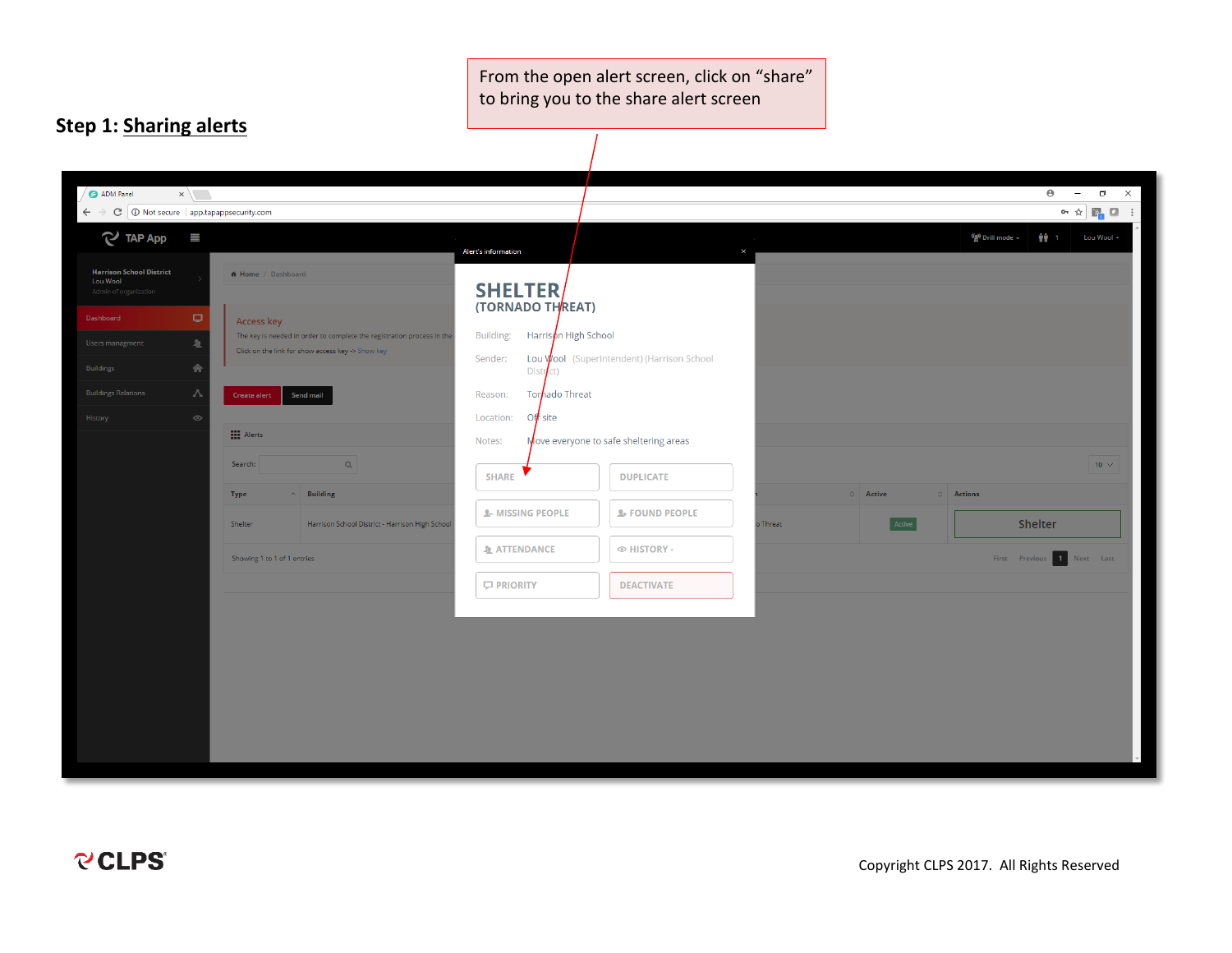Click on "organizations" and a drop down will appear showing other organizations such as Police and Fire. After you select the organization(s) you'd like to share the alert  $\sqrt{w}$ ith, click on "save" and the alert will automatically be sent to the organization(s) selected

# **Step 2: Select the desired organization(s)**

| $\epsilon \rightarrow c$ O Not secure   app.tapappsecurity.com<br>$\mathbf{o}_1 \triangleq \begin{bmatrix} \mathbf{e}_1 & \mathbf{e}_2 & \mathbf{e}_3 \\ \mathbf{e}_1 & \mathbf{e}_2 & \mathbf{e}_3 \\ \mathbf{e}_2 & \mathbf{e}_3 & \mathbf{e}_4 \end{bmatrix}$<br>$\mathbb{C}$ TAP App $\equiv$<br>$\frac{(\phi)}{A}$ Drill mode $\ast$ $\frac{1}{\phi}$ $\frac{1}{\phi}$ 1 Lou Wool $\ast$<br><b>Share Alert</b><br>$\times$<br><b>Harrison School District</b><br><b>A</b> Home / Dashboard<br>Organizations:<br>Lou Wool<br>Admin of organization<br><b>Harrison Police Department</b><br>Dashboard<br>$\Box$<br>Access key<br><b>Contract Contract</b><br>The key is needed in order to comp<br>Users managment<br>Save<br>业<br>Cancel<br>Click on the link for show access key<br>Buildings<br>m<br>District)<br><b>Buildings Relations</b><br>Tornado Threat<br>- 75<br>Reason:<br>Send mail<br>Create alert<br>Location: Off site<br>History<br>$\circ$<br>$\prod$ Alerts<br>Move everyone to safe sheltering areas<br>Notes:<br>Search:<br>$10 \times$<br>$\alpha$<br><b>SHARE</b><br><b>DUPLICATE</b><br>$\sim$ Building<br>$\circ$ Active Active<br>Type<br><b>C</b> Actions<br><b>L-MISSING PEOPLE</b><br><b>L</b> FOUND PEOPLE<br>Active<br>Shelter<br>Shelter<br>Harrison School District - Harrison High Schoo<br>Threat<br><b>ATTENDANCE</b><br>◎ HISTORY -<br>Showing 1 to 1 of 1 entries<br>First Previous 1<br>Next Last<br><b>D</b> PRIORITY<br><b>DEACTIVATE</b> | ADM Panel | $x \sqrt{ }$ |  |  |  | $\Theta$ | $\times$<br>$\Box$<br>$\overline{\phantom{a}}$ |  |
|----------------------------------------------------------------------------------------------------------------------------------------------------------------------------------------------------------------------------------------------------------------------------------------------------------------------------------------------------------------------------------------------------------------------------------------------------------------------------------------------------------------------------------------------------------------------------------------------------------------------------------------------------------------------------------------------------------------------------------------------------------------------------------------------------------------------------------------------------------------------------------------------------------------------------------------------------------------------------------------------------------------------------------------------------------------------------------------------------------------------------------------------------------------------------------------------------------------------------------------------------------------------------------------------------------------------------------------------------------------------------------------------------------------------------------------------------------------------------------------|-----------|--------------|--|--|--|----------|------------------------------------------------|--|
|                                                                                                                                                                                                                                                                                                                                                                                                                                                                                                                                                                                                                                                                                                                                                                                                                                                                                                                                                                                                                                                                                                                                                                                                                                                                                                                                                                                                                                                                                        |           |              |  |  |  |          |                                                |  |
|                                                                                                                                                                                                                                                                                                                                                                                                                                                                                                                                                                                                                                                                                                                                                                                                                                                                                                                                                                                                                                                                                                                                                                                                                                                                                                                                                                                                                                                                                        |           |              |  |  |  |          |                                                |  |
|                                                                                                                                                                                                                                                                                                                                                                                                                                                                                                                                                                                                                                                                                                                                                                                                                                                                                                                                                                                                                                                                                                                                                                                                                                                                                                                                                                                                                                                                                        |           |              |  |  |  |          |                                                |  |
|                                                                                                                                                                                                                                                                                                                                                                                                                                                                                                                                                                                                                                                                                                                                                                                                                                                                                                                                                                                                                                                                                                                                                                                                                                                                                                                                                                                                                                                                                        |           |              |  |  |  |          |                                                |  |
|                                                                                                                                                                                                                                                                                                                                                                                                                                                                                                                                                                                                                                                                                                                                                                                                                                                                                                                                                                                                                                                                                                                                                                                                                                                                                                                                                                                                                                                                                        |           |              |  |  |  |          |                                                |  |
|                                                                                                                                                                                                                                                                                                                                                                                                                                                                                                                                                                                                                                                                                                                                                                                                                                                                                                                                                                                                                                                                                                                                                                                                                                                                                                                                                                                                                                                                                        |           |              |  |  |  |          |                                                |  |
|                                                                                                                                                                                                                                                                                                                                                                                                                                                                                                                                                                                                                                                                                                                                                                                                                                                                                                                                                                                                                                                                                                                                                                                                                                                                                                                                                                                                                                                                                        |           |              |  |  |  |          |                                                |  |
|                                                                                                                                                                                                                                                                                                                                                                                                                                                                                                                                                                                                                                                                                                                                                                                                                                                                                                                                                                                                                                                                                                                                                                                                                                                                                                                                                                                                                                                                                        |           |              |  |  |  |          |                                                |  |
|                                                                                                                                                                                                                                                                                                                                                                                                                                                                                                                                                                                                                                                                                                                                                                                                                                                                                                                                                                                                                                                                                                                                                                                                                                                                                                                                                                                                                                                                                        |           |              |  |  |  |          |                                                |  |
|                                                                                                                                                                                                                                                                                                                                                                                                                                                                                                                                                                                                                                                                                                                                                                                                                                                                                                                                                                                                                                                                                                                                                                                                                                                                                                                                                                                                                                                                                        |           |              |  |  |  |          |                                                |  |
|                                                                                                                                                                                                                                                                                                                                                                                                                                                                                                                                                                                                                                                                                                                                                                                                                                                                                                                                                                                                                                                                                                                                                                                                                                                                                                                                                                                                                                                                                        |           |              |  |  |  |          |                                                |  |
|                                                                                                                                                                                                                                                                                                                                                                                                                                                                                                                                                                                                                                                                                                                                                                                                                                                                                                                                                                                                                                                                                                                                                                                                                                                                                                                                                                                                                                                                                        |           |              |  |  |  |          |                                                |  |
|                                                                                                                                                                                                                                                                                                                                                                                                                                                                                                                                                                                                                                                                                                                                                                                                                                                                                                                                                                                                                                                                                                                                                                                                                                                                                                                                                                                                                                                                                        |           |              |  |  |  |          |                                                |  |
|                                                                                                                                                                                                                                                                                                                                                                                                                                                                                                                                                                                                                                                                                                                                                                                                                                                                                                                                                                                                                                                                                                                                                                                                                                                                                                                                                                                                                                                                                        |           |              |  |  |  |          |                                                |  |
|                                                                                                                                                                                                                                                                                                                                                                                                                                                                                                                                                                                                                                                                                                                                                                                                                                                                                                                                                                                                                                                                                                                                                                                                                                                                                                                                                                                                                                                                                        |           |              |  |  |  |          |                                                |  |
|                                                                                                                                                                                                                                                                                                                                                                                                                                                                                                                                                                                                                                                                                                                                                                                                                                                                                                                                                                                                                                                                                                                                                                                                                                                                                                                                                                                                                                                                                        |           |              |  |  |  |          |                                                |  |
|                                                                                                                                                                                                                                                                                                                                                                                                                                                                                                                                                                                                                                                                                                                                                                                                                                                                                                                                                                                                                                                                                                                                                                                                                                                                                                                                                                                                                                                                                        |           |              |  |  |  |          |                                                |  |
|                                                                                                                                                                                                                                                                                                                                                                                                                                                                                                                                                                                                                                                                                                                                                                                                                                                                                                                                                                                                                                                                                                                                                                                                                                                                                                                                                                                                                                                                                        |           |              |  |  |  |          |                                                |  |
|                                                                                                                                                                                                                                                                                                                                                                                                                                                                                                                                                                                                                                                                                                                                                                                                                                                                                                                                                                                                                                                                                                                                                                                                                                                                                                                                                                                                                                                                                        |           |              |  |  |  |          |                                                |  |
|                                                                                                                                                                                                                                                                                                                                                                                                                                                                                                                                                                                                                                                                                                                                                                                                                                                                                                                                                                                                                                                                                                                                                                                                                                                                                                                                                                                                                                                                                        |           |              |  |  |  |          |                                                |  |
|                                                                                                                                                                                                                                                                                                                                                                                                                                                                                                                                                                                                                                                                                                                                                                                                                                                                                                                                                                                                                                                                                                                                                                                                                                                                                                                                                                                                                                                                                        |           |              |  |  |  |          |                                                |  |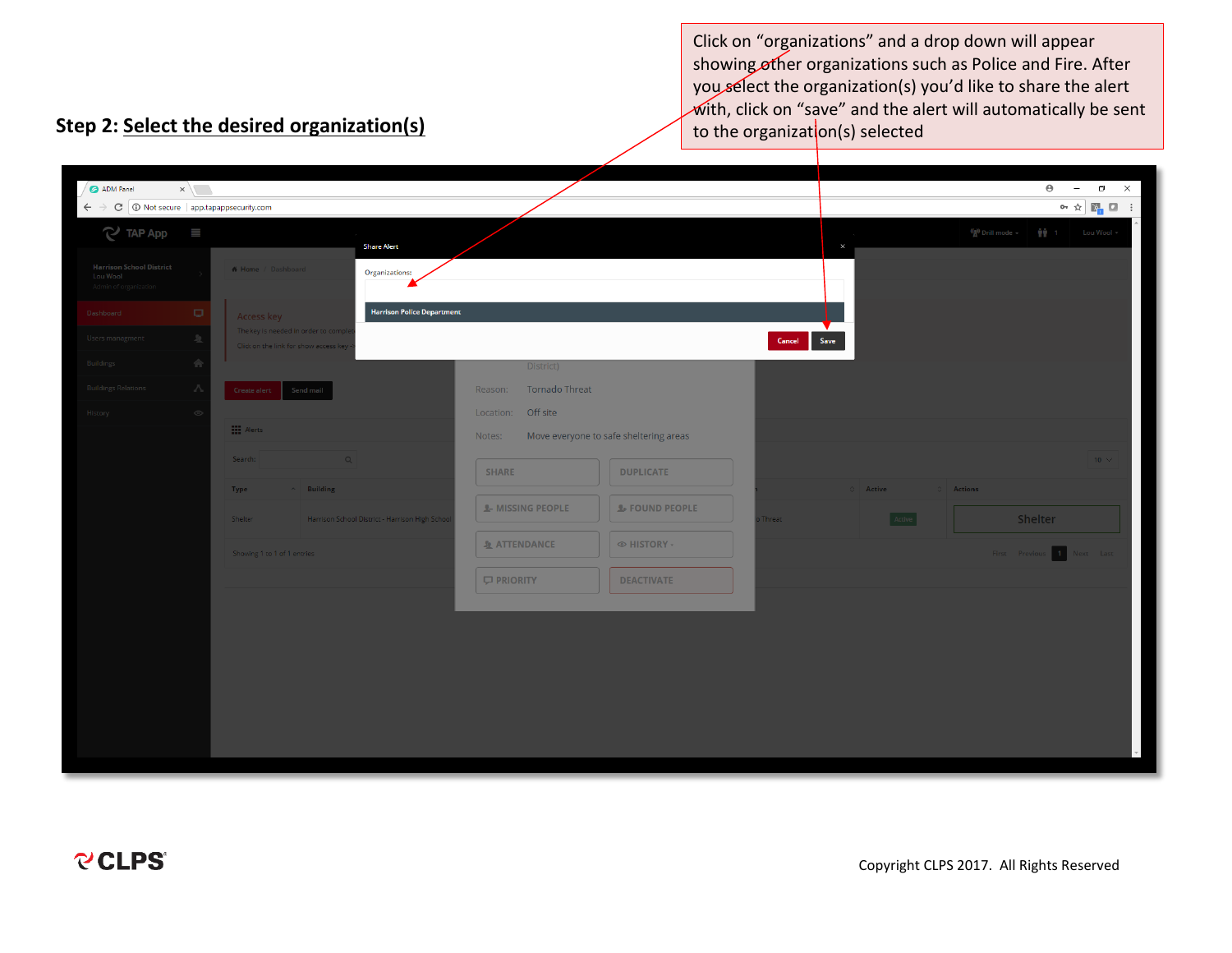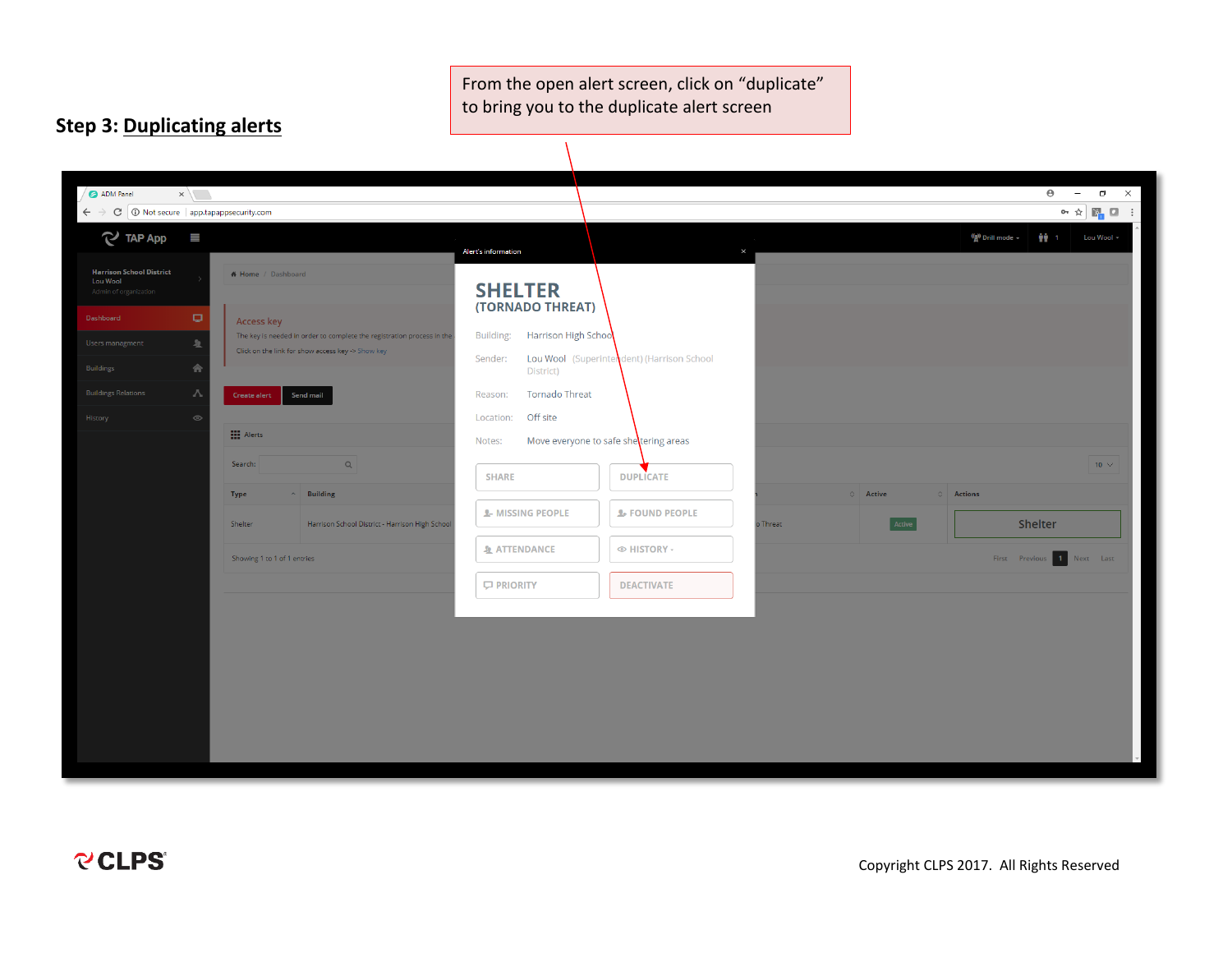Click on "buildings" and a drop down will appear showing other buildings included in your network. After you select the building(s) you'd like the alert to be duplicated to, click on "send alert" and the alert will automatically be sent to the building(s) selected

## **Step 4: Select the desired building(s)**

| ADM Panel                                                            | $\times$ $\sqrt{ }$ |                                                                               |                                                                           | $\Theta$<br>$\times$<br>$\Box$<br>$\overline{\phantom{a}}$                                                                                                                                                                                                                                                                                                                                                                                       |
|----------------------------------------------------------------------|---------------------|-------------------------------------------------------------------------------|---------------------------------------------------------------------------|--------------------------------------------------------------------------------------------------------------------------------------------------------------------------------------------------------------------------------------------------------------------------------------------------------------------------------------------------------------------------------------------------------------------------------------------------|
| $\epsilon \rightarrow c$ O Not secure   app.tapappsecurity.com       |                     |                                                                               |                                                                           | $\mathbf{O} \cap \mathbf{O}^{\mathbf{I}}_{\mathbf{E}} \otimes \mathbf{O}^{\mathbf{I}}_{\mathbf{E}} \otimes \mathbf{O}^{\mathbf{I}}_{\mathbf{E}} \otimes \mathbf{O}^{\mathbf{I}}_{\mathbf{E}} \otimes \mathbf{O}^{\mathbf{I}}_{\mathbf{E}} \otimes \mathbf{O}^{\mathbf{I}}_{\mathbf{E}} \otimes \mathbf{O}^{\mathbf{I}}_{\mathbf{E}} \otimes \mathbf{O}^{\mathbf{I}}_{\mathbf{E}} \otimes \mathbf{O}^{\mathbf{I}}_{\mathbf{E}} \otimes \mathbf{O$ |
| $\sim$ TAP App                                                       | $\equiv$            |                                                                               | <b>Duplicate Alert</b>                                                    | $\binom{(\alpha)}{4}$ Drill mode $\sim$<br>₩ 1 Lou Wool -                                                                                                                                                                                                                                                                                                                                                                                        |
| <b>Harrison School District</b><br>Lou Wool<br>Admin of organization |                     | # Home / Dashboard                                                            | Buildings: *                                                              |                                                                                                                                                                                                                                                                                                                                                                                                                                                  |
| Dashboard                                                            | Q.                  | Access key                                                                    | <b>Harrison School District</b>                                           |                                                                                                                                                                                                                                                                                                                                                                                                                                                  |
| Users managment                                                      | 页                   | The key is needed in order to comple<br>Click on the link for show access key | Harrison High School (Alert exists)                                       |                                                                                                                                                                                                                                                                                                                                                                                                                                                  |
| Buildings                                                            | 合                   |                                                                               | <b>Harrison Middle School</b><br><b>Harrison Avenue Elementary School</b> |                                                                                                                                                                                                                                                                                                                                                                                                                                                  |
| <b>Buildings Relations</b>                                           | - 75                | Send mail<br>Create alert                                                     | Location                                                                  |                                                                                                                                                                                                                                                                                                                                                                                                                                                  |
| History                                                              | $\circ$             | <b>H</b> Alerts                                                               | Off site                                                                  |                                                                                                                                                                                                                                                                                                                                                                                                                                                  |
|                                                                      |                     |                                                                               | <b>Notes</b>                                                              |                                                                                                                                                                                                                                                                                                                                                                                                                                                  |
|                                                                      |                     | Search:                                                                       | Move everyone to safe sheltering areas                                    | $-10 \sim$                                                                                                                                                                                                                                                                                                                                                                                                                                       |
|                                                                      |                     | $\sim$ Building<br>Type                                                       | Active                                                                    | Actions                                                                                                                                                                                                                                                                                                                                                                                                                                          |
|                                                                      |                     | Shelter<br>Harrison Sch                                                       | Active                                                                    | Shelter                                                                                                                                                                                                                                                                                                                                                                                                                                          |
|                                                                      |                     | Showing 1 to 1 of 1 entries                                                   | Send alert<br>Cancel                                                      | Next Last<br>First Previous 1                                                                                                                                                                                                                                                                                                                                                                                                                    |
|                                                                      |                     |                                                                               | <b>C</b> PRIORITY<br><b>DEACTIVATE</b>                                    |                                                                                                                                                                                                                                                                                                                                                                                                                                                  |
|                                                                      |                     |                                                                               |                                                                           |                                                                                                                                                                                                                                                                                                                                                                                                                                                  |
|                                                                      |                     |                                                                               |                                                                           |                                                                                                                                                                                                                                                                                                                                                                                                                                                  |
|                                                                      |                     |                                                                               |                                                                           |                                                                                                                                                                                                                                                                                                                                                                                                                                                  |
|                                                                      |                     |                                                                               |                                                                           |                                                                                                                                                                                                                                                                                                                                                                                                                                                  |
|                                                                      |                     |                                                                               |                                                                           |                                                                                                                                                                                                                                                                                                                                                                                                                                                  |
|                                                                      |                     |                                                                               |                                                                           |                                                                                                                                                                                                                                                                                                                                                                                                                                                  |
|                                                                      |                     |                                                                               |                                                                           |                                                                                                                                                                                                                                                                                                                                                                                                                                                  |

j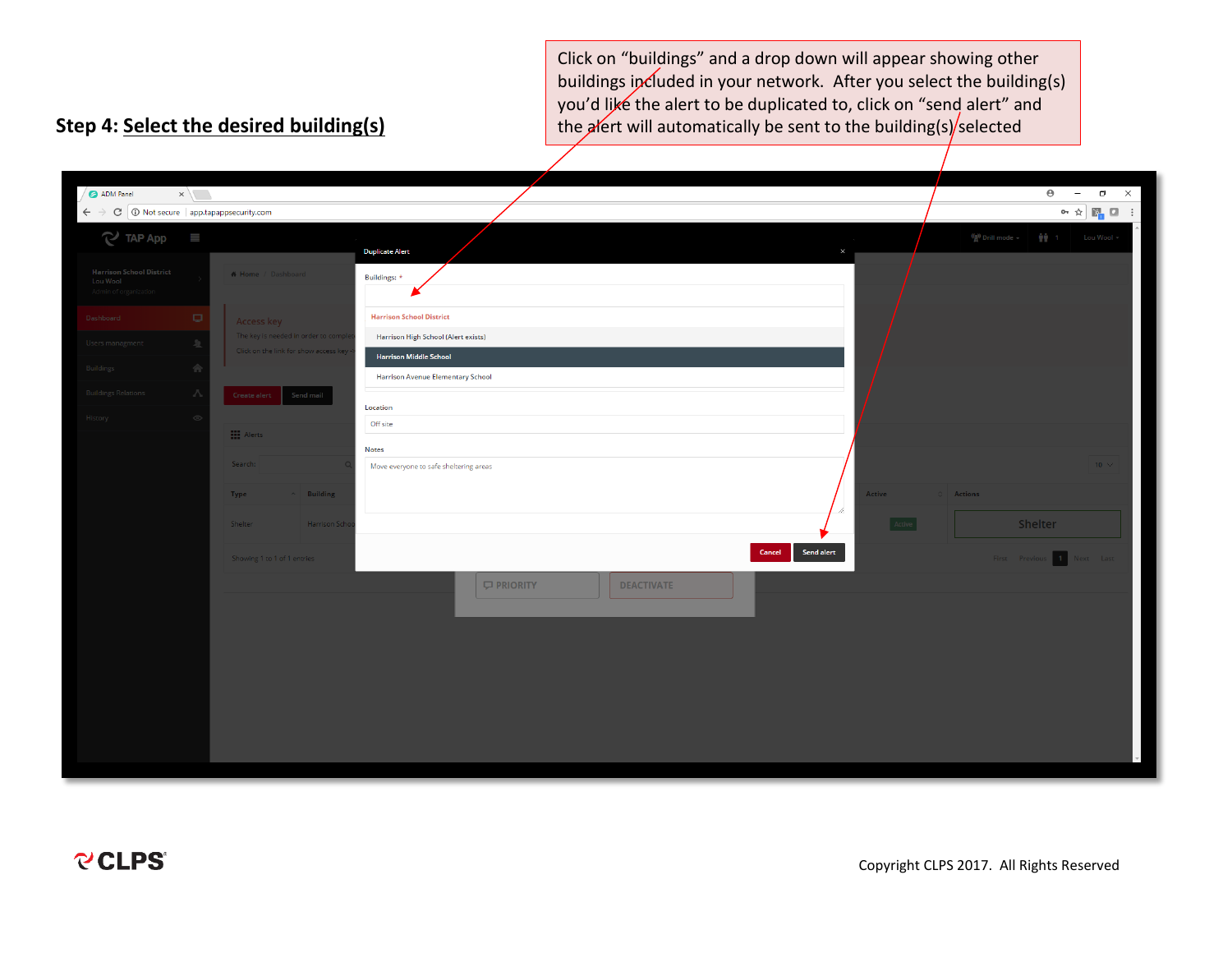After alerts are created and duplicated, they will appear on the dashboard screen. The number of active alerts depends on the number of buildings the alert was duplicated to. Select and open any active alert you'd like to manage in real time

## **Step 5: Managing active alerts**

| ADM Panel                                                                                                 | $\times$ $\sqrt{ }$     |                                   |                                                                                                                                          |              |                       |                | $\Theta$<br>$\Box$ $\quad$ $\times$<br>$\hspace{0.1mm}$                                                                                                                                                                                                                       |  |  |
|-----------------------------------------------------------------------------------------------------------|-------------------------|-----------------------------------|------------------------------------------------------------------------------------------------------------------------------------------|--------------|-----------------------|----------------|-------------------------------------------------------------------------------------------------------------------------------------------------------------------------------------------------------------------------------------------------------------------------------|--|--|
| $\leftarrow$ $\rightarrow$ $\left  \mathbb{C} \right $ $\circledcirc$ Not secure   app.tapappsecurity.com |                         |                                   |                                                                                                                                          |              |                       |                | $\mathbf{O} \cap \mathbf{O}^{\mathbf{I}}_{\mathbf{C}} \quad \mathbf{E}^{\mathbf{R}}_{\mathbf{C}} \quad \mathbf{E}^{\mathbf{R}}_{\mathbf{C}} \quad \mathbf{E}^{\mathbf{R}}_{\mathbf{C}} \quad \mathbf{E}^{\mathbf{R}}_{\mathbf{C}} \quad \mathbf{E}^{\mathbf{R}}_{\mathbf{C}}$ |  |  |
| $\mathbb{C}$ TAP App                                                                                      | $\equiv$                |                                   |                                                                                                                                          |              |                       |                | (a) Drill mode -<br>静。<br>Lou Wool -                                                                                                                                                                                                                                          |  |  |
| <b>Harrison School District</b><br><b>Lou Wool</b>                                                        |                         | # Home / Dashboard                |                                                                                                                                          |              |                       |                |                                                                                                                                                                                                                                                                               |  |  |
| Admin of organization                                                                                     |                         |                                   |                                                                                                                                          |              |                       |                |                                                                                                                                                                                                                                                                               |  |  |
| Dashboard                                                                                                 | $\Box$                  | <b>Access key</b>                 |                                                                                                                                          |              |                       |                |                                                                                                                                                                                                                                                                               |  |  |
| Users managment                                                                                           | $\overline{\mathbf{A}}$ |                                   | The key is needed in order to complete the registration process in the application.<br>Click on the link for show access key -> Show key |              |                       |                |                                                                                                                                                                                                                                                                               |  |  |
| <b>Buildings</b>                                                                                          | 合                       |                                   |                                                                                                                                          |              |                       |                |                                                                                                                                                                                                                                                                               |  |  |
| <b>Buildings Relations</b>                                                                                | V                       | <b>Create alert</b>               | Send mail                                                                                                                                |              |                       |                |                                                                                                                                                                                                                                                                               |  |  |
| History                                                                                                   | $\circledcirc$          |                                   |                                                                                                                                          |              |                       |                |                                                                                                                                                                                                                                                                               |  |  |
|                                                                                                           |                         | <b>HI</b> Alerts                  |                                                                                                                                          |              |                       |                |                                                                                                                                                                                                                                                                               |  |  |
|                                                                                                           |                         | Search:                           | $\alpha$                                                                                                                                 |              |                       |                | 10 $\vee$                                                                                                                                                                                                                                                                     |  |  |
|                                                                                                           |                         | <b>Type</b><br>$\curvearrowright$ | <b>Building</b>                                                                                                                          | $\circ$ User | $\circ$ Reason        | $\circ$ Active | $\circ$ Actions                                                                                                                                                                                                                                                               |  |  |
|                                                                                                           |                         | Shelter                           | Harrison School District - Harrison High School                                                                                          | Lou Wool     | Tornado Threat        | Active         | Shelter                                                                                                                                                                                                                                                                       |  |  |
|                                                                                                           |                         | Shelter                           | Harrison School District - Harrison Middle School                                                                                        | Lou Wool     | <b>Tornado Threat</b> | Active         | Shelter                                                                                                                                                                                                                                                                       |  |  |
|                                                                                                           |                         | Shelter                           | Harrison School District - Harrison Avenue Elementary School                                                                             | Lou Wool     | <b>Tornado Threat</b> | Active         | Shelter                                                                                                                                                                                                                                                                       |  |  |
|                                                                                                           |                         | Showing 1 to 3 of 3 entries       |                                                                                                                                          |              |                       |                | First Previous 1 Next Last                                                                                                                                                                                                                                                    |  |  |
|                                                                                                           |                         |                                   |                                                                                                                                          |              |                       |                |                                                                                                                                                                                                                                                                               |  |  |
|                                                                                                           |                         |                                   |                                                                                                                                          |              |                       |                |                                                                                                                                                                                                                                                                               |  |  |
|                                                                                                           |                         |                                   |                                                                                                                                          |              |                       |                |                                                                                                                                                                                                                                                                               |  |  |
|                                                                                                           |                         |                                   |                                                                                                                                          |              |                       |                |                                                                                                                                                                                                                                                                               |  |  |
|                                                                                                           |                         |                                   |                                                                                                                                          |              |                       |                |                                                                                                                                                                                                                                                                               |  |  |
|                                                                                                           |                         |                                   |                                                                                                                                          |              |                       |                |                                                                                                                                                                                                                                                                               |  |  |